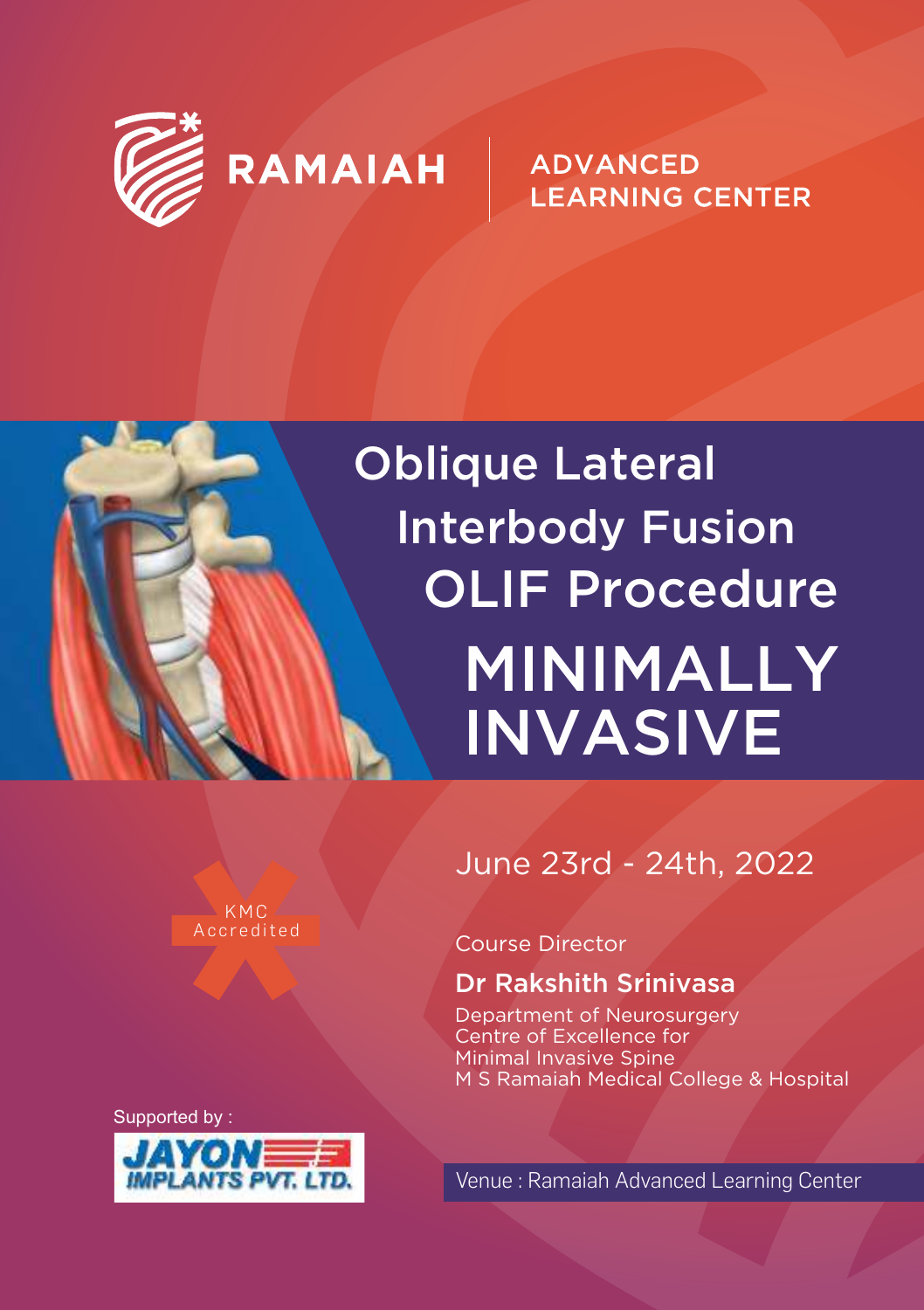#### DAY<sub>1</sub>

#### June, 23rd Thursday

|                      | 8.30am : Registration                                                                    |  |  |  |
|----------------------|------------------------------------------------------------------------------------------|--|--|--|
|                      | 9.00am : Introduction of speakers, Lamp Lighting,<br>Ramaiah Anthem - Dr Sunil V Furtado |  |  |  |
|                      | Introduction of course<br>- Dr Rakshith Srinivasa                                        |  |  |  |
| 9.30am               | : Relevant Surgical Anatomy - Dr Ayush Sharma                                            |  |  |  |
|                      | 10.00am : Biomechanics of Lumbar Spine and Instrumentation<br>- Dr Niraj Vasavada        |  |  |  |
|                      | 10.30am : Tea Break                                                                      |  |  |  |
|                      | 11.00am : Radiological Evaluation<br>- Dr Umesh Srikantha                                |  |  |  |
|                      | 11.30am : Indication, procedure and complication of miss OLLIF<br>- Dr Amit Jhalla       |  |  |  |
|                      | 12.00pm : Navigation /O arm based OLLIF<br>- Dr Umesh Srikantha                          |  |  |  |
|                      | 12.30pm : pre and post lumbar fusion rehabilitation<br>- Dr Parthasarathy Kommineni      |  |  |  |
| $1 - 1.45$ pm: Lunch |                                                                                          |  |  |  |
|                      | 2 - 5pm : Live Missi OLLIF case in Neurosurgery OT<br>- Dr Umesh Srikantha               |  |  |  |
|                      | 5-6.30pm: Interesting cases; Dr Amit Jhalla / Dr Niraj Vasavada /<br>Dr Ayush Sharma     |  |  |  |
| 7pm                  | : Banquet Dinner                                                                         |  |  |  |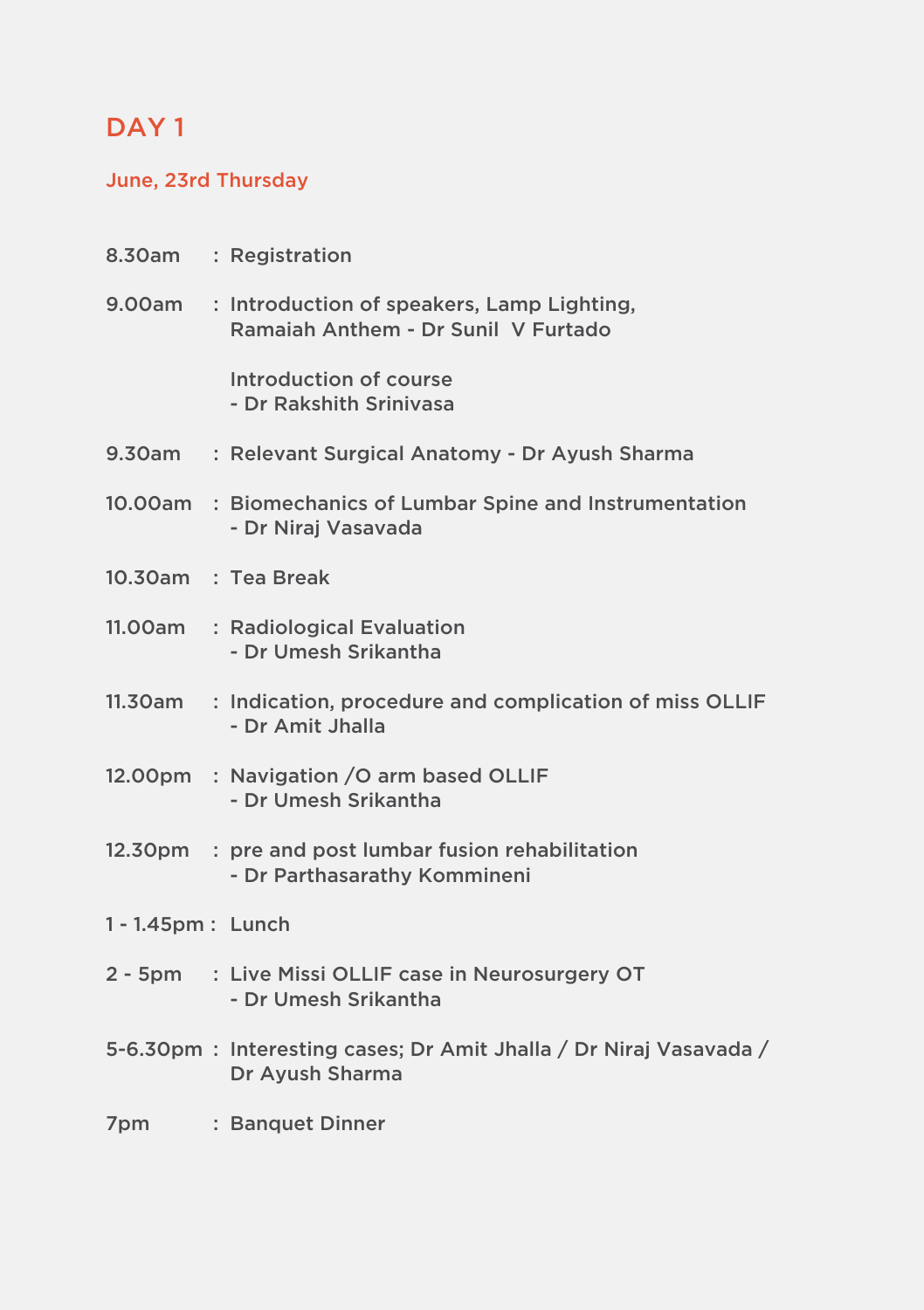#### DAY<sub>2</sub>

#### June, 24th Friday

| 8.30am            | : Cadaveric Demonstration<br>- Dr Amit Jhalla |
|-------------------|-----------------------------------------------|
| 10am              | : Delegate hands-on Session                   |
| $1.30 \text{ pm}$ | : Lunch and Photo session                     |
| 2 pm              | : Cadaver hands Continued                     |
|                   | 4.30 pm : Tea Break and Snacks                |
| 5 pm              | : Vote of Thanks and Certificate Distribution |

| <b>Course Director</b>  | Dr Dr Rakshith Sriniyasa<br>Department of Neurosurgery                                                         |  |  |  |
|-------------------------|----------------------------------------------------------------------------------------------------------------|--|--|--|
| <b>Course Chairman</b>  | Dr Sunil V Eurtado                                                                                             |  |  |  |
| <b>Course Secretary</b> | Dr Parichay Perikal                                                                                            |  |  |  |
| <b>Organisers</b>       | Dr Sunil V Furtado<br>Dr Rakshith Sriniyasa<br>Dr Shabari Girishan<br>Dr Parichay Perikal<br>Dr Nishchit Hegde |  |  |  |
| <b>Invited Faculty</b>  | Dr Umesh Srikantha<br>Dr Amit Jhalla<br>Dr Ayush Sharma<br>Dr Niraj Vasavada                                   |  |  |  |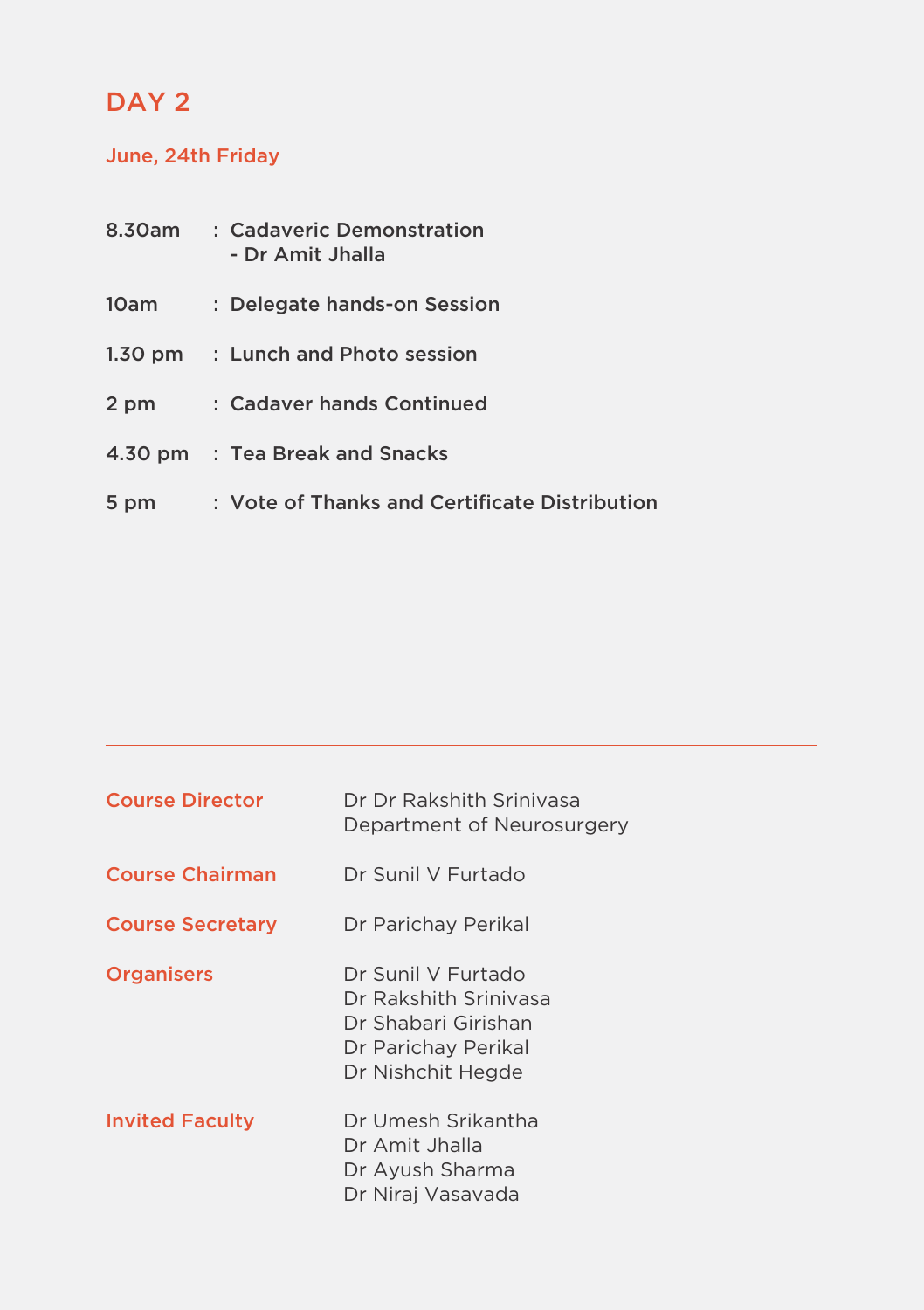Total number of candidates: 24 - Hands-on 10 - Observers

Course Fee

Rs 20,000/- per delegate

Rs. 5,000/- per Observer

#### Bank details :

Cheque / DD drawn in favour of "MSRUAS - M.S.Ramaiah Advanced Learning Center" MSRALC Account No - 914010033412174 MICR Code - 560211017 NEFT/ IFSC Code - UTIB0000559 AXIS BANK

Secretary to the Director, RALC Phone : 080 4050 2819 Whatsapp: 7406502819 e-mail : info@msralc.org website : www.msralc.org

#### Venue:

Ramaiah Advanced Learning Center Gnanagangothri Campus, MSR Nagar Bangalore 560 054.